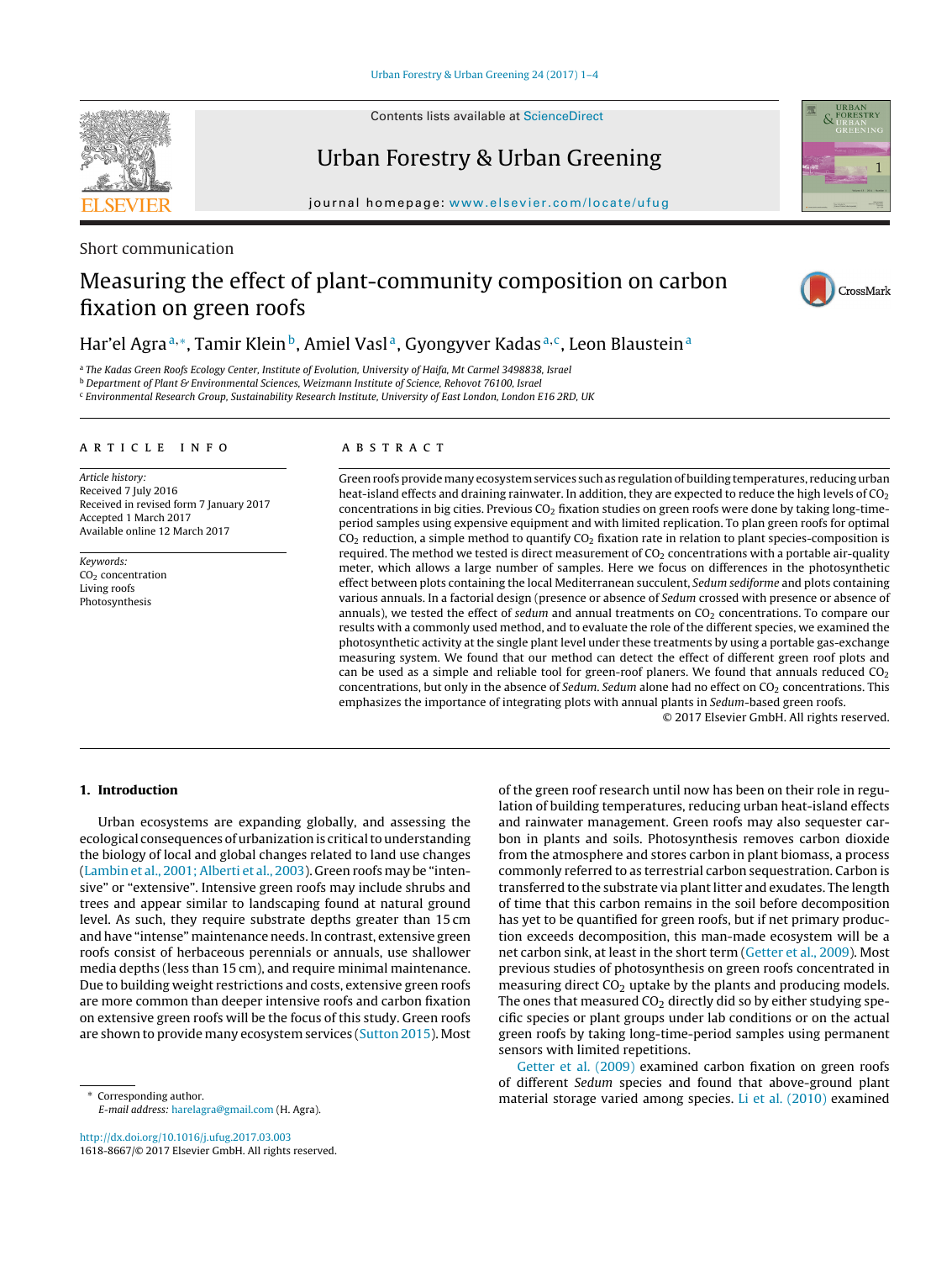the effect of green roofs on ambient  $CO<sub>2</sub>$  concentrations in Hong Kong and found that green roofs may lower  $CO<sub>2</sub>$  concentrations, that were about 750 ppm in the nearby region by as much as 2%. [Chen](#page-3-0) [\(2015\)](#page-3-0) measured the effects of different green roof plants on CO<sub>2</sub> concentration and carbon sequestration and found that the  $C_4$  and CAM plants had longer  $CO_2$  absorption periods than did the  $C_3$  plants. [Marchi](#page-3-0) et [al.](#page-3-0) [\(2015\)](#page-3-0) used a dynamic model to estimate  $CO<sub>2</sub>$  removal from the atmosphere by perennial herbaceous plants installed in a vertical greenery system. The model provided evidence of carbon sequestration by plants as a potential environmental benefit of vegetated structures installed in urban areas.

Considering the variety of plant species that is available to green-roof planners, a simple method that can quantify  $CO<sub>2</sub>$  fixation rates in relation to plant species composition is required. Interactions between plants can affect many aspects of plant functions, including photosynthesis. In addition, different plant compositions can cause differences in soil composition, in arthropod populations and possibly in other unknown factors that can affect the  $CO<sub>2</sub>$ balance in a green roof plot. Therefore, to determine differences between plots that were planted with different compositions of species or functional groups, it is essential to be able to measure at the whole plot scale, not just at the single species levels. Here we examined whether the effect of different plant assemblages in green roof plots on the immediate ambient  $CO<sub>2</sub>$  concentrations can be measured using short-time-period samples, taken in the open environment with a portable air-quality meter, which allows a large number of repetitions.

To test our method, we examined differences between greenroof types that are in common use in Mediterranean climates. Sedum species, which are succulent plants, are commonly used in extensive green roofs due to their shallow root system, efficient water use and ability to withstand long water deficiencies [\(Dvorak](#page-3-0) [and](#page-3-0) [Volder,](#page-3-0) [2010;](#page-3-0) [Wolf](#page-3-0) [and](#page-3-0) [Lundholm,](#page-3-0) [2008\).](#page-3-0) Conversely, the use of annuals is expected to reduce establishment and management costs, reduce use of fertilizers and is also suggested to enhance different arthropod genera ([Nagase](#page-3-0) [and](#page-3-0) [Dunnett,](#page-3-0) [2013\).](#page-3-0) Use of annuals would suit the typical Mediterranean bi-seasonal climate which supports various annual life cycles for many of the native plants and arthropods. This life form would bypass the extended dry period of the summer in the seed stage. The succulent plant Sedum sediforme is expected to fixate less  $CO<sub>2</sub>$  at day time than the annuals ([Sajeva](#page-3-0) et [al.,](#page-3-0) [1995\).](#page-3-0) Therefore, we hypothesize that its effect on  $CO<sub>2</sub>$  concentration will be smaller. The effect of the annuals on  $CO<sub>2</sub>$  concentration is expected to be significant and is not expected to interact with the effect of the Sedum.

# **2. Materials and methods**

#### 2.1. Experimental design

A green roof experiment was established in fall 2013. The experimental plots are located on the roof of Beit Ha-Student at the University of Haifa, Israel (32◦45N, 35◦01E), which is a pre-existing terraced green roof on the North-facing slope of the Carmel mountain range, and on the Northeastern edge of the roof it merges with the natural mountainside. Elevation is 460 m a.s.l. (see Appendix A in Supplementary information for detailed plan).

The design is factorial with two factors fully crossed: Sedum (present or absent) and annuals (present or absent). It consists of 20 plots randomly assigned to five replicate plots of each of the four treatments: 'Control' (no plants), 'Annuals', 'Sedum' and 'Annuals + Sedum'. Size of each plot (Length  $\times$  width  $\times$  depth) was  $100 \times 100 \times 18$  cm. In all Annuals and Annuals + Sedum plots, we seeded a mix composed of equal numbers of seeds of 20 local annual species (Appendix B in Supplementary information), 1000 seeds per

 $m<sup>2</sup>$ . In all Sedum and Annuals + Sedum plots, we planted 36 Sedum sediforme shoots of similar size (10 cm long) per  $m<sup>2</sup>$ .

#### 2.2.  $CO<sub>2</sub> concentration measures$

During four different days in February 2016, we measured  $CO<sub>2</sub>$ concentrations in the air directly above the plots (50 cm from the ground). We used a portable air quality meter Lutron AQ-9901SD, with a NDIR (Non-Dispersive Infra-Red) based sensor ([Neethirajan](#page-3-0) et [al.,](#page-3-0)  $2009$ ). Each day, we simultaneously measured  $CO<sub>2</sub>$  concentration, temperature (dry and wet) and relative humidity above each plot. We started at 9:00 to 10:00 AM and measured plot after plot. We monitored each plot for four minutes measuring in three seconds intervals.

To avoid the effect of the different times of the day we randomly divided the plots to five time-groups (each consisted of all four treatment combinations) and performed the measures group after group. The order of the treatments inside the time-groups was random.

#### 2.3. Net carbon assimilation

Net carbon assimilation was measured on mature leaves using a portable gas exchange system (Li-6400XT, Li-Cor, Lincoln, NE, USA) equipped with light source and a  $CO<sub>2</sub>$  mixer to control the  $CO<sub>2</sub>$  level in the chamber. Measurements were performed consequently on the eight most common species (Trifolium stellatum, Trifolium purpureum, Stipa capensis, Silene aegyptiaca, Chrysanthemum coronarium, Lagurus ovatus, Erodium malacoides, Sedum sediforme) growing in 13 of the plots, on 7 February 2016 between 9:00 and 13:00. Temperature at 9:00 was 13.4 ◦C and the ambient photosynthetically active radiation (PAR) due to heavy clouds was  $\sim$ 150  $\mu$ mol m<sup>-2</sup> s<sup>-1</sup>. Soil moisture was saturated with rain water falling shortly before measurements. Chamber conditions were adjusted to CO<sub>2</sub> level of 400 ppm and PAR of 1000  $\mu$ mol m<sup>-2</sup> s<sup>-1</sup>. Data were logged as soon as the photosynthetic rate remained constant, typically within 2–3 min.

#### 2.4. Species-specific area coverage

Relative cover percentage for each of the species and total annual cover percentage was calculated with CPCe software ([Kohler](#page-3-0) [and](#page-3-0) [Gill,](#page-3-0) 2006) for all Annuals and Annuals + Sedum plots using photos that were taken three days after the net carbon assimilation measurements.

#### 2.5. Estimating carbon assimilation at the plot level

For each plot, we determined the estimated net carbon assimilation by multiplying the mean net carbon assimilation of each species with its relative cover percentage in the plot.

#### 2.6. Analysis

To examine differences in  $CO<sub>2</sub>$  concentrations, we used the means of the samples of each four-minute measure as our independent sample. To examine the effect of the annuals and the Sedum considering the different measuring days, we used a nested model (SPSS; Mixed Models, Linear) with measuring-days nested within treatment combinations. We used the **heat-load**, defined as the average of the dry and wet bulb temperatures, as a covariate.

To determine differences in net carbon assimilation between species we used one-way ANOVA followed by Tukey's post-hoc test (JMP software, Cary, NC, USA).

We used linear regression to test the connection between the calculated plot-scale estimated net carbon assimilation and total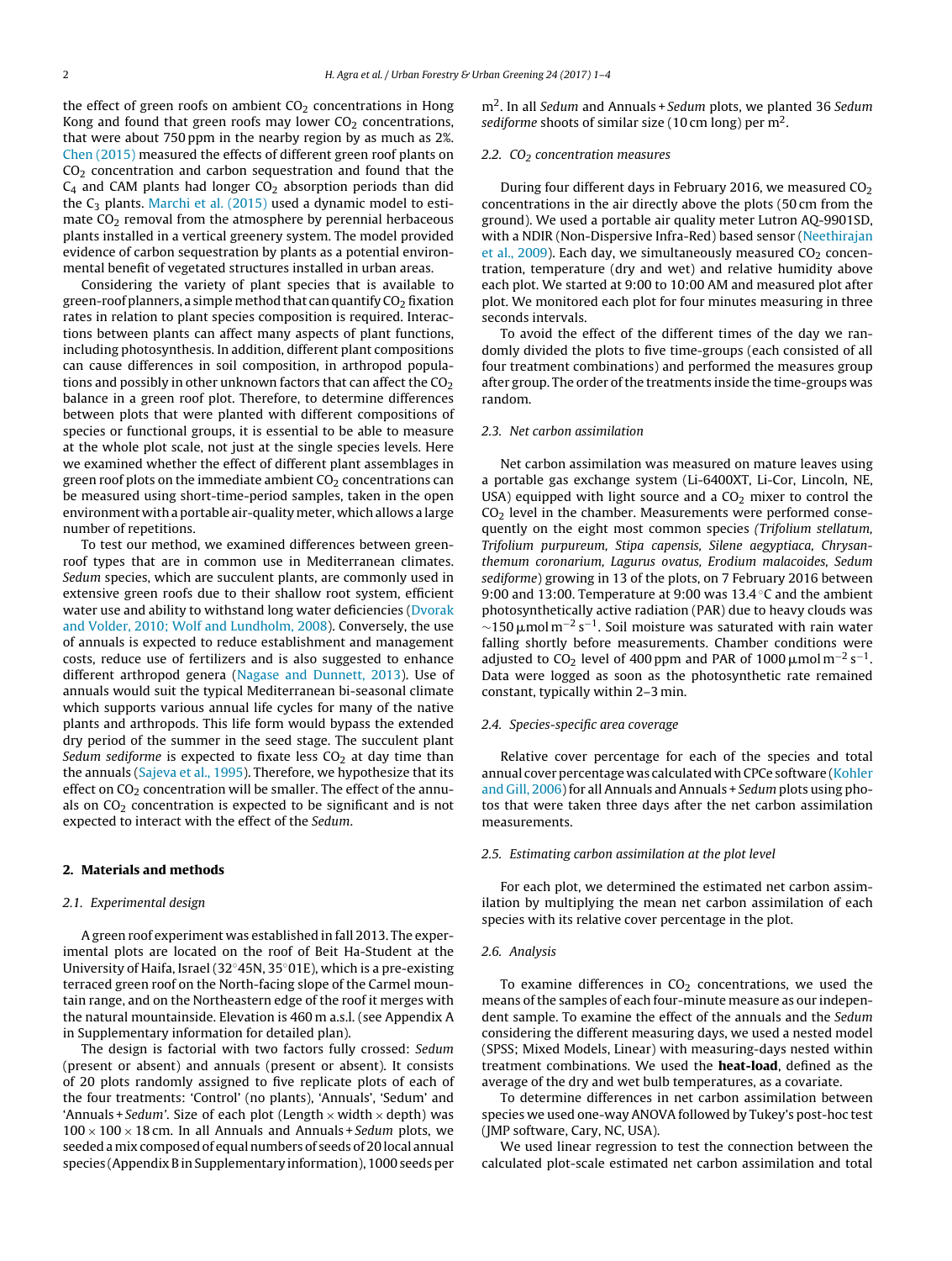

**Fig. 1.** CO<sub>2</sub> concentrations 50 cm above the ground (mean  $\pm$  SE) in the different treatments:'Control'(no plants), 'Annuals', 'Sedum' and 'Annuals + Sedum'. Measures were taken in four different days during February 2016.



**Fig. 2.** CO<sub>2</sub> fixation rates (mean  $\pm$ SE) of different plant species sampled in nine roof plots. ANOVA results:  $F = 7.40$ ,  $P < 0.001$ . Means marked with the same capital letter are not significantly different (Tukey's post-hoc  $P > 0.05$ ).

annual plant cover and  $CO<sub>2</sub>$  concentrations. We used  $CO<sub>2</sub>$  concentrations measures taken at the same dates with the photos we used to determine annual species cover.

#### **3. Results**

#### 3.1.  $CO<sub>2</sub>$  concentrations

 $CO<sub>2</sub>$  concentrations were lower in Annuals than in the control plots that represented the ambient concentration in the surrounding area, and intermediate in Sedum and Sedum +Annuals plots (Fig. 1).

ANOVA results (see Appendix C in Supplementary information) showed significant effect of the annuals ( $F_{1,62}$  = 4.25,  $P$  = 0.043) but not of the Sedum ( $F_{1,62}$  = 1.18, P = 0.281) on CO<sub>2</sub> concentrations. The effect of the interaction between the annuals and the Sedum was significant ( $F_{1,62}$  = 7.15, P = 0.010).

# 3.2. Net carbon assimilation

We found significant differences between  $CO<sub>2</sub>$  fixation rates of different plant species. Of the eight most abundant species, the two Trifolium species showed the highest fixation rates, up to 5-fold the rate of the succulent Sedum, which showed the lowest fixation rate among the species (Fig. 2).

# 3.3. Correlating  $CO<sub>2</sub>$  concentrations with plants' relative cover and net carbon assimilation

We estimated the plot-scale net carbon assimilation by multiplying the mean net carbon assimilation of each species with its relative cover percentage in the plot.  $CO<sub>2</sub>$  concentrations were correlated with the plot-scale net carbon assimilation as well as with the total annual cover percentage [\(Fig.](#page-3-0) 3).

#### **4. Discussion**

The benefits of green roofs in decreasing ambient  $CO<sub>2</sub>$  concentrations in cities had not been quantitatively evaluated until now, but it is assumed to be more important as green roofs are getting more popular and are seen as a solution for reducing  $CO<sub>2</sub>$  concentrations ([Li](#page-3-0) [and](#page-3-0) [Babcock,](#page-3-0) [2014\).](#page-3-0) Planning green roofs for optimal carbon-fixation performances requires a measuring method that can relatively quantify  $CO<sub>2</sub>$  fixation rate in green roofs in relation to plant species composition. In this paper, we used a simple nondestructive method to examine carbon fixation in different green roof plots of different vegetation type and species composition. The method we examined here is direct ambient  $CO<sub>2</sub>$  concentration measurements in situ in a short time using a portable air-quality meter with a LDIR based sensor. The  $CO<sub>2</sub>$  concentration values (∼375 ppm) were initially low at our study sites compared with typical roofs in the middle of crowded urban areas that are usually characterized by much higher  $CO<sub>2</sub>$  concentrations (>500 ppm) [\(Idso](#page-3-0) et [al.,](#page-3-0) [2002;](#page-3-0) [Widory](#page-3-0) [and](#page-3-0) [Javoy](#page-3-0) [2003;](#page-3-0) [Gratani](#page-3-0) [and](#page-3-0) [Varone](#page-3-0) [2005\).](#page-3-0) This fact could have reduced the statistical power to finding significant effects. Another factor that could potentially increase the variability and prevent us from detecting treatment effects is the sensitivity of our method to atmospheric conditions. Due to the proximity (0.5–15 m between plots)  $CO<sub>2</sub>$  concentrations in the plots might be affected by wind velocity and direction. In addition, the plots we used  $(1m^2)$  are small compared with actual green roof plots and therefore are expected to have much weaker effect. Nevertheless, we were able to show that the method can detect differences between annuals and Sedum-based plots. We showed that the  $CO<sub>2</sub>$  concentration results (Fig. 1.) are indeed correlated with the expected trends that we calculated using the species-specific relative cover percentage and leaf-scale gas-exchange measurements (Figs. 2, 3). Therefore, we assert that the method that we examined is reliable and can be an important tool for green-roofs planning.

The gas exchange measures found low carbon fixation rate of the Sedum relative to the annual species (Fig. 2), which agrees with our prediction based on the existing knowledge on photosynthesis in succulent plants [\(Borland](#page-3-0) et [al.,](#page-3-0) [2000\).](#page-3-0) Trifolium species showed the highest fixation rates (Fig. 2), and if we consider also the potential leaf-cover percentage for individual it seems that Trifolium species are good candidates for green roofs when aiming for maximum carbon fixation.

As expected following the gas-exchange results, the two-way ANOVA found that the annuals reduced the ambient  $CO<sub>2</sub>$  concentration in the plots and the Sedum had no significant effect (Fig. 1). In addition, we found a significant interaction between the annuals and the Sedum effects;  $CO<sub>2</sub>$  levels were slightly lower In Sedum compared with control, and slightly higher in Annuals + Sedum than in Annuals plots (Fig. 1). This suggests that the presence of Sedum negatively affect the efficiency of  $CO<sub>2</sub>$  fixation by the annual plants.

Annuals in general and Trifolium species in particular are strong carbon fixers. Nevertheless, they finish their life cycle at the end of the rainy season; therefore, using them in green roofs is problematic for aesthetic reasons. Sedum stays alive above ground all year round without the need for watering and other maintenance,